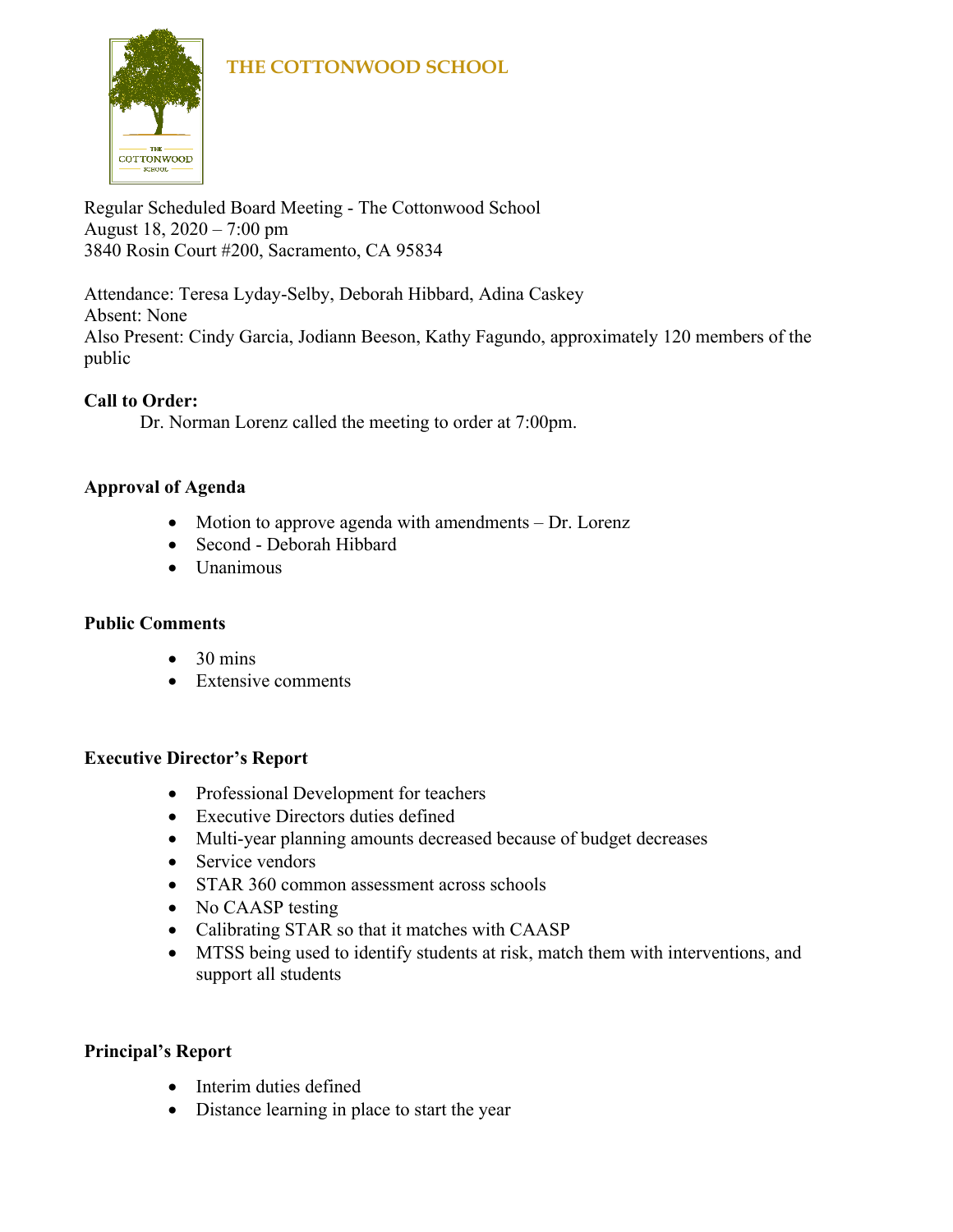## **Discussion and Potential Action on the April, June and July Board Meeting Minutes**

- Motion to approve Teresa Lyday-Selby
- Second Deborah Hibbard
- Vote  $-3$  to aye, 1 abstained

#### **Discussion and Potential Action on Revised Budget**

- Budget revised due to enrollment cap.
- Reimbursement for shared staffing is not included.
- Continue to attempt clarification of service charge percentage with Buckeye Union School District, our authorizer.
- Motion to approve Revised Budget Deborah Hibbard
- Second Teresa
- Vote  $-3$  aye, 1 nay

#### **Discussion and Potential Action on the July Financials**

- Caveat shared staffing amount are not in this current budget
- Motion to approve Adina Caskey
- Second Deborah Hibbard
- Unanimous approval

#### **Discussion and Potential Action on the Education Protection Account Budget**

- This amount was already included in the budget.
- Allotted toward salaries.
- Motion to adopt Deborah Hibbard
- Second Dr. Lorenz
- Unanimous

#### **Discussion and Potential Action to the Learning Continuity Accountability Plan – Public Hearing**

- Under SB 98, LCAP not required this year
- This is a discussion item only. Form presented.
- There will be a public hearing of plan in September and action taken then

### **Discussion and Potential Action on the Health Examinations, Immunizations, and Oral Assessment Policy**

- Motion to approve Adina Caskey
- Second Teresa Lyday-Selby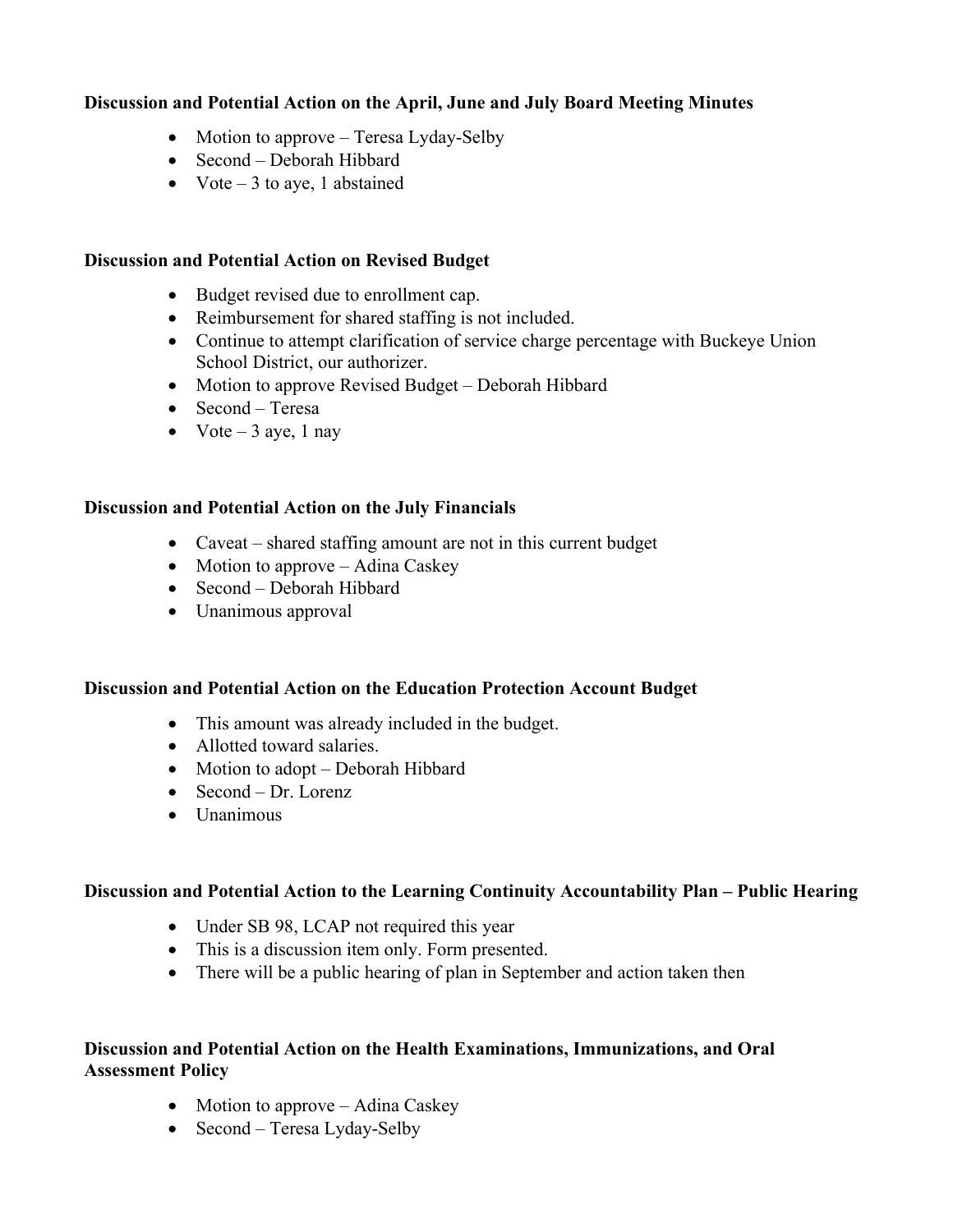• Unanimous

#### **Discussion and Potential Action on Planning Amounts for Extended TK**

- Includes 14 students who were "grandfathered" in as siblings of current students.
- Motion to approve Dr. Lorenz
- Second Adina Caskey
- Unanimous

#### **Discussion and Potential Action on the English Language Development Compliance Policy**

• Item tabled

#### **Discussion and Potential Action on the Payroll Advancement Policy**

- This practice has been deleted from organization.
- Motion to approve Adina Caskey
- Second Deborah Hibbard
- Unanimous

### **Discussion and Potential Action on the Educational Materials Restitution Policy**

- Motion to approve Teresa Lyday-Selby
- Second Adina Caskey
- Unanimous

### **Discussion and Potential Action on the Title IX Harassment, Intimidation, Discrimination and Bullying Policy**

- Motion to approve Teresa Lyday-Selby
- Second Deborah Hibbard
- Unanimous

#### **Discussion and Potential Action on the Noncompliance Policy and Procedures**

- Motion to approve Adina Caskey
- Second Teresa Lyday-Selby
- Unanimous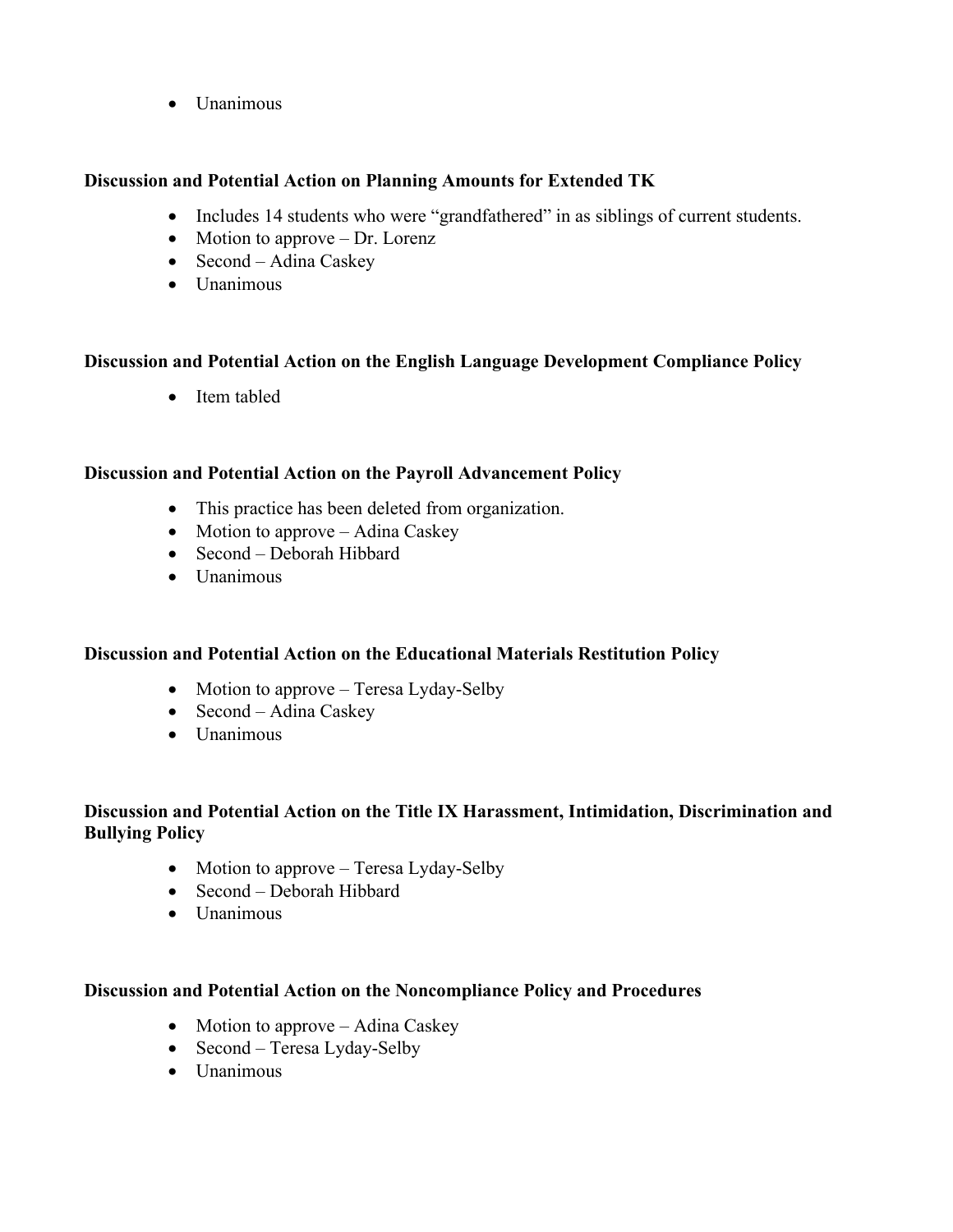# **Announcement of next regularly scheduled board meeting:**

- September 15, 2020
- Closed session at 6:00 pm
- Open session to begin at 7:00 pm

# **Adjournment**:

• Meeting adjourned at 8:49 pm

Prepared by: Bryanna Brossman

Noted by:

Hylay-Sdy

Board Secretary